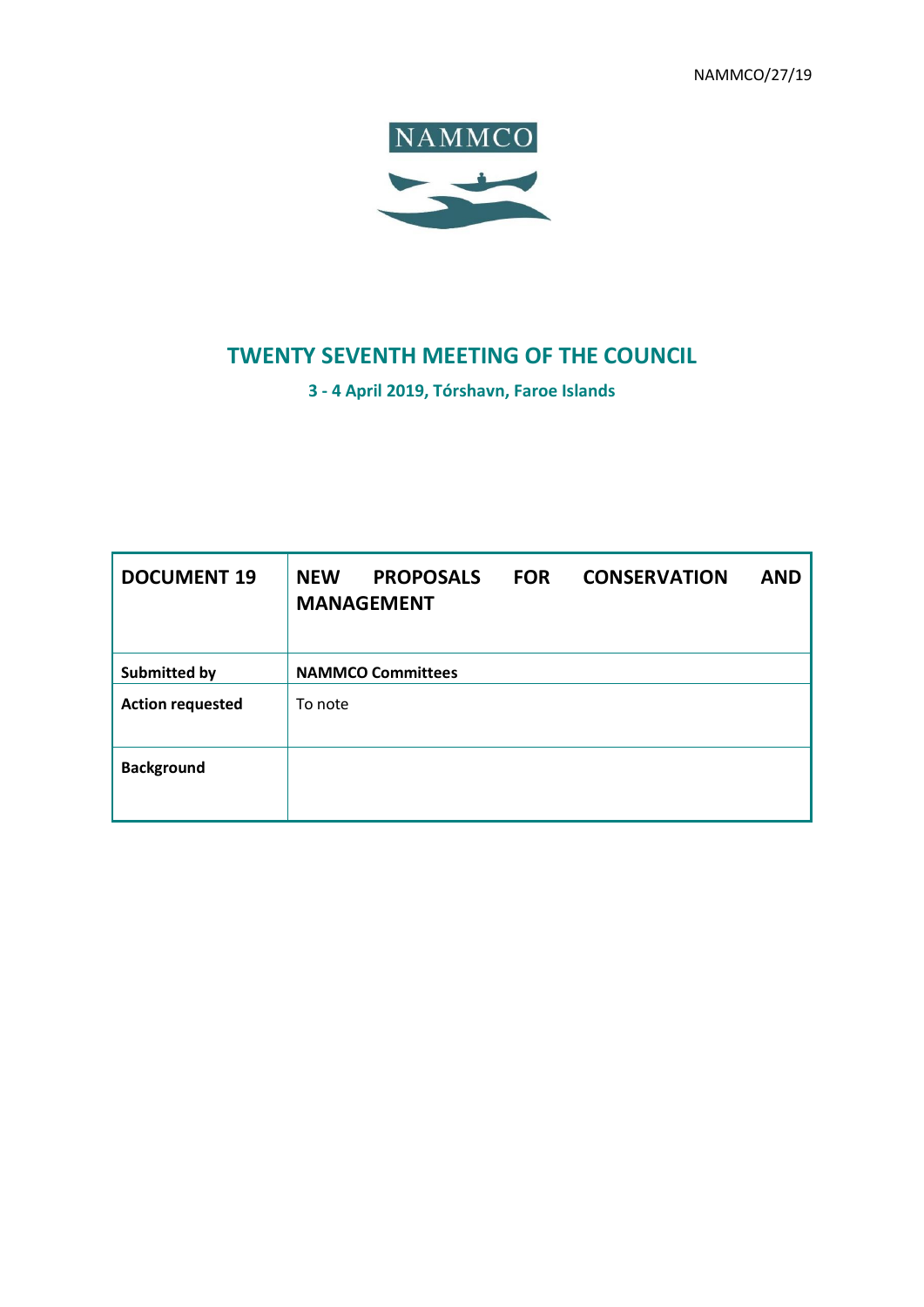# 1. PROPOSALS FOR CONSERVATION AND MANAGEMENT GENERAL

# **PROCEDURES**

- o Requests older than 10 years be retired unless specifically renewed by Council (on the condition that there be a review process within the management committees first and that all retired requests be retained in an archive)
- $\circ$  Encouraging reliable reporting on struck and lost be developed as a joint initiative between SC and CHM

# **MARINE MAMMAL – FISHERIES INTERACTIONS**

- o FO: Implement a reporting system for vessels below 15 GMT
- o FO/IS: Add the selection of local marine mammal species to e-logbook design
- $\circ$  FO/IS: Information available on by-catch from foreign vessels should be presented to BYCWG
- $\circ$  IS: Describe the coverage in by-catch reports (even if there is none) so as to inform by-catch risk
- o IS: Provide details of the amount of observer effort in pelagic trawl fleets
- o NO: Modify the design of the Coastal Reference Fleet (both the selection process and the number of vessels in areas of concern) according to BYCWG recommendations
- o ALL: Do not use logbooks for calculating by-catch rates, only as a qualitative indicator for raising concern

New recommendations for research:

### **MULTISPECIES APPROACHES TO MANAGEMENT / ECOSYSTEM MODELLING**

 $\circ$  Funding be sought to apply and extend the approach of the MareFrame project to focus on marine mammals and the unique needs of NAMMCO

#### **OTHER ENVIRONMENTAL ISSUES**

o SEC: Review available pollutant research on all marine mammals relevant to NAMMCO and report to SC 26

# 2. PROPOSALS FOR CONSERVATION AND MANAGEMENT CETACEANS

#### **KILLER WHALE**

- o GL: Regulate the hunt and restrict quotas in a precautionary way.
- o GL: Validate catch records, improve reporting (including struck and lost) and include in existing mandatory reporting schemes.

#### **HUMPBACK WHALE**

- $\circ$  SLAs that are developed in the IWC be used for advice for large whales in Greenland.
- o Annual strikes of no more than 25 humpback whales off West Greenland from 2019 to 2024.

#### **NARWHAL**

- o Recognize the hunting areas in East Greenland, Tasiilaq, Kangerlussuaq and Ittoqqortormiit, as three separate management areas.
- o Catches of less than 10 narwhals in both Ittoqqortormiit and Kangerlussuaq.
- $\circ$  The advice for the southern hunting areas applies only to Kangerlussuaq fjord. No catches south of 68°N.

New recommendations for research on cetaceans:

#### **HUMPBACK WHALE**

 $\circ$  A workshop on humpback tagging projects across the Atlantic be held in 2020 in combination with the IWC meeting.